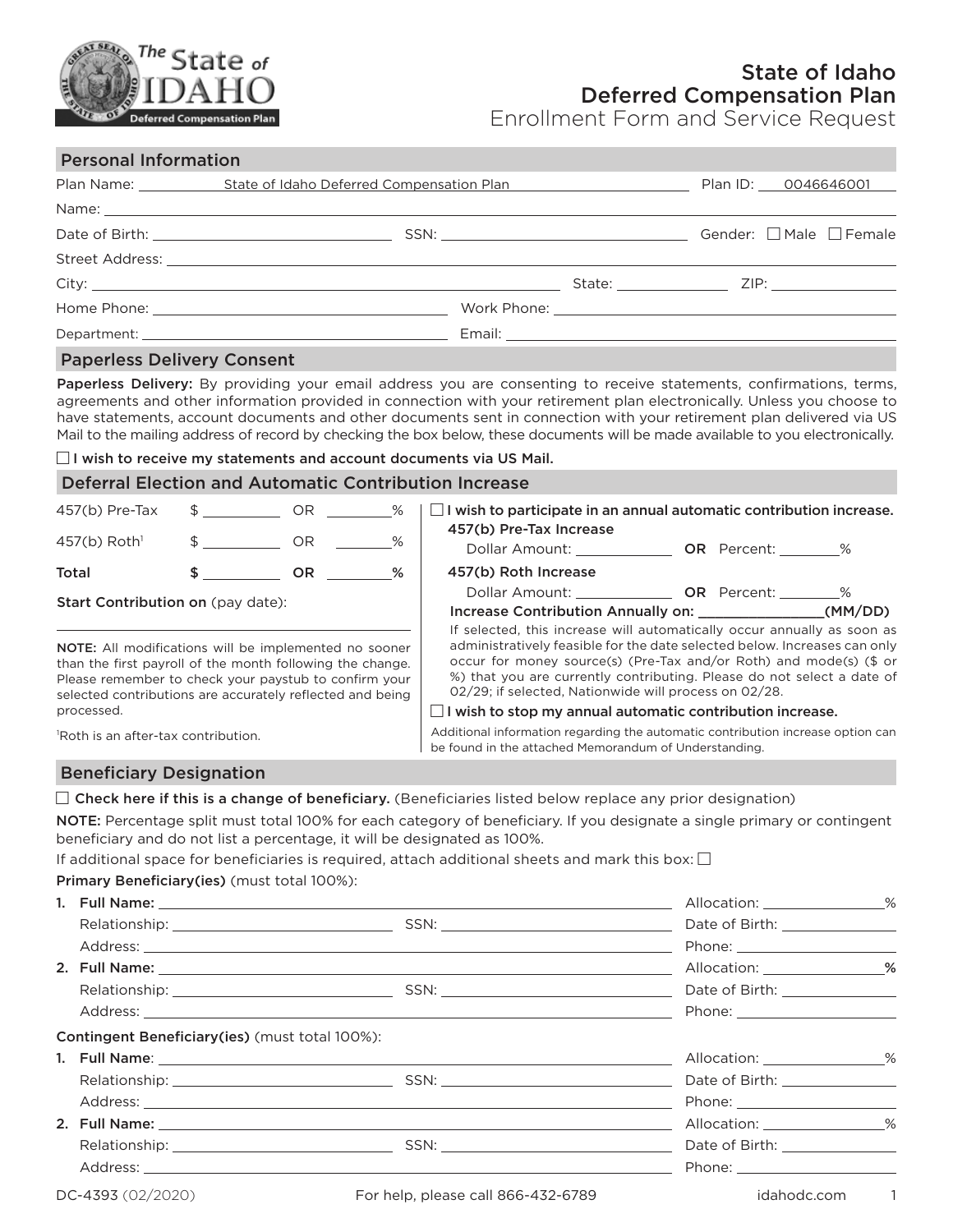# Fund Allocations

| election and allocation. If you wish to have different selections, please contact a Customer Service Representative at 866-432-6789. | Must equal 100% if not, allocation will go to Nationwide Target Date Fund. Pre-tax and Roth contributions will use the same investment |
|--------------------------------------------------------------------------------------------------------------------------------------|----------------------------------------------------------------------------------------------------------------------------------------|
| <b>Asset Allocation Funds</b>                                                                                                        | <b>Small Cap Stocks</b>                                                                                                                |
| % Vanguard Target Retirement 2015 Investor                                                                                           | % American Century Small Cap Value Fund (Investor Class)                                                                               |
| 1020 S Vanguard Target Retirement 2020 Investor                                                                                      | % BNY Mellon Small Cap Index Fund Investor Shares                                                                                      |
| % Vanguard Target Retirement 2025 Investor                                                                                           | % Wasatch Core Growth Institutional                                                                                                    |
| % Vanguard Target Retirement 2030 Investor                                                                                           | Mid Cap Stocks                                                                                                                         |
| % Vanguard Target Retirement 2035 Investor                                                                                           | % Carillon Eagle Mid Cap Growth R5                                                                                                     |
| % Vanguard Target Retirement 2040 Investor                                                                                           | % BNY Mellon Mid Cap Index Fund Investor Shares                                                                                        |
| % Vanguard Target Retirement 2045 Investor                                                                                           |                                                                                                                                        |
| % Vanguard Target Retirement 2050 Investor                                                                                           | _% JPMorgan Mid Cap Value Fund                                                                                                         |
| % Vanguard Target Retirement 2055 Investor                                                                                           | Large Cap Stocks                                                                                                                       |
| % Vanguard Target Retirement 2060 Investor                                                                                           | _% American Century Ultra Fund                                                                                                         |
| % Nationwide Investor Destinations Aggressive Fund                                                                                   | % Calvert US Large Cap Core Rsp Index I                                                                                                |
| (Service Class)                                                                                                                      | % Dodge & Cox Stock Fund                                                                                                               |
| % Nationwide Investor Destinations Conservative Fund<br>(Service Class)                                                              | % Fidelity Contrafund                                                                                                                  |
| % Nationwide Investor Destinations Moderate Fund                                                                                     | % Putnam Equity Income Y                                                                                                               |
| (Service Class)                                                                                                                      | _% State Street Equity 500 Index Fund (Service Shares)                                                                                 |
| % Nationwide Investor Destinations Moderately<br>Aggressive Fund (Service Class)                                                     | <b>Balanced</b>                                                                                                                        |
|                                                                                                                                      | % BNY Mellon Bond Market Index Fund Investor Shares                                                                                    |
| % Nationwide Investor Destinations Moderately<br>Conservative Fund (Service Class)                                                   | <b>Bonds</b>                                                                                                                           |
| <b>International Stocks</b>                                                                                                          | % Dreyfus Bond Market Index Fund                                                                                                       |
| % Capital World Growth and Income Fund (Class R4)                                                                                    | % Metropolitan West Total Return Bond Fund (Class M)                                                                                   |
| % EuroPacific Growth Fund® (Class R4)                                                                                                | Fixed/Cash                                                                                                                             |
| % Nationwide International Index Fund                                                                                                | % Nationwide Fixed Fund                                                                                                                |
| _% Templeton Foreign Fund                                                                                                            | 100 % Total for both columns must equal 100%                                                                                           |

# Authorization

 $\Box$  Please send me a copy of the Informational Brochure/Prospectus(es).

 $\Box$  Please contact me regarding transferring my other pre-tax retirement plans.

 $\Box$  Please send me forms regarding the Catch-up Provisions.

I have read and understand each of the statements on the front and back of this form, which have been drafted in compliance with the Internal Revenue Code. I accept these terms and understand that these statements do not cover all the details of the Plan or products.

| Signature:                                                        | Date:                                                                     |  |
|-------------------------------------------------------------------|---------------------------------------------------------------------------|--|
| Retirement Specialist Name (Print): 2008 2012 2022 2023           | Agent #:                                                                  |  |
| <b>Form Return</b>                                                |                                                                           |  |
| Mail: Nationwide Retirement Solutions<br>$DA$ $D_{\Omega}$ 100707 | By email: rpublic@nationwide.com<br>$D_{11}$ $f_{21}$ , 077 $g$ 77 $1700$ |  |

PO Box 182797 Columbus OH 43218-2797 By fax: 877-677-4329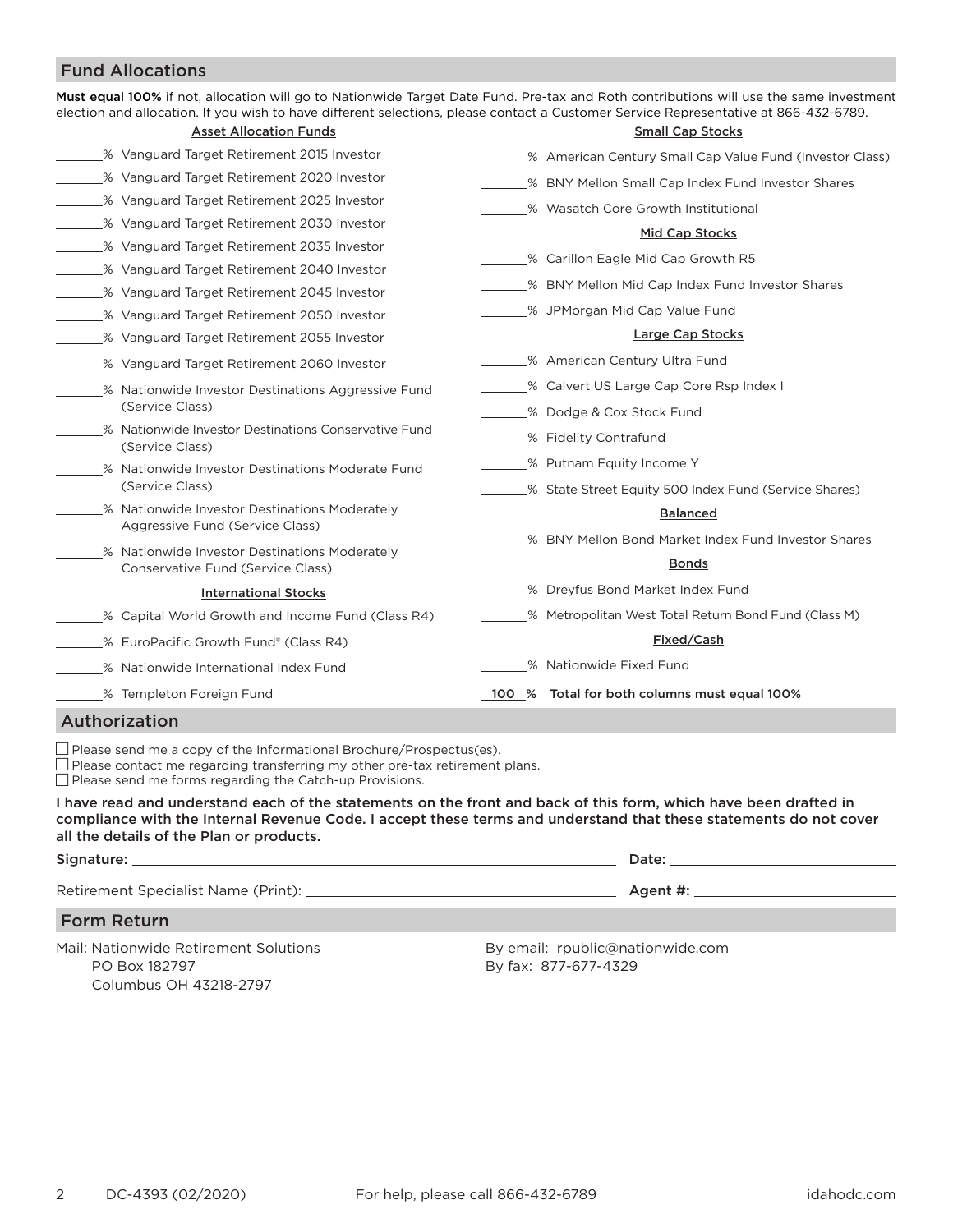

The purpose of the Memorandum of Understanding is to make you aware of the highlights, restrictions and cost of the State of Idaho Employee Deferred Compensation Plan. However, it does not cover all the details of the Plan. You should refer to the Plan Document for specific details.

I understand and acknowledge the following

- 1. I understand that my participation in the Plan is governed by the terms and conditions of the Plan Document. The product information brochure and fund prospectuses are available upon request at idahodc.com or by calling 866-432-6789.
- 2. The maximum annual contribution amount to all 457(b) plans is the lesser of the annual 457(b) contribution limit or 100% of my includible compensation. This amount may be adjusted annually. If you have questions about the maximum contributions limits they can be found at irs.gov. Under certain circumstances, additional amounts above the limit may be contributed into the Plan if (1) I will attain age 50 or older during the current calendar year, or (2) I am within three years of Normal Retirement Age and did not contribute the maximum amount in prior years. The Plan Document provides additional details about contribution limitations. Contributions in excess of maximum amounts are not permitted and will be considered taxable income when refunded. It is my responsibility to ensure my contributions do not exceed the annual limit.
- 3. Earnings from designated Roth contributions may be subject to income taxes and penalties unless the distribution is a qualified distribution. To meet the requirements to be a qualified distribution the contributions must be held in the designated Roth account for 5 consecutive tax years and the participant must be at least 59½, be disabled or have died. A non-qualified Roth distribution may result in a 10% early withdrawal penalty on the portion of the distribution includible in gross income if made from rollovers to this Plan from a qualified plan or a 403(b) plan and no statutory exceptions apply. The distribution or designated Roth contributions are generally not subject to income taxes or penalties. Please note, that once made, contributions and/or rollovers to a Roth account may not be reversed. In the event you wish to make changes, only future contributions and/or rollovers can be redirected.
- 4. I may withdraw funds from the Plan only upon severance from employment; at age 70½; upon an unforeseeable emergency approved by the Plan; or I may take a one time in-service withdrawal if my account value is \$5,000 or less (as adjusted) and I have not contributed into the Plan for two or more years. Withdrawal for the purchase or repayment of service credits in a governmental defined benefit plan may also be permitted. Additionally, funds may be withdrawn upon my death. All withdrawals of funds must be in compliance with the Internal Revenue Code and applicable regulations, some of which are expressed in the Plan Document.
- 5. In general, distributions from the Plan must begin no later than the 1st of April following the later of the year I reach age 701/2 or separate from service. Please consult the Plan Document for additional information. All distributions are taxable as ordinary income and subject to income tax in the year received. My distributions must be made in a manner that satisfies the minimum distribution requirements of IRC Sec. 401(a)(9), which currently requires benefits to be paid at least annually over a period not to extend beyond my life expectancy. Failure to meet minimum distribution requirements may result in the payment of a 50% federal excise tax.
- 6. The funds in my account may be eligible for rollover to a traditional or Roth IRA or to an eligible retirement plan. The "Special Tax Notice Regarding Plan Payments" provides detailed information about my options. Due to important tax consequences related to distributions, I have been advised to consult a tax advisor. I expressly assume the responsibility for tax consequences relating to any distribution, and I agree that neither the Plan nor the Plan Administrator shall be responsible for those tax consequences.
- 7. I understand that retirement income payments and termination values (if any), provided by the contract are variable when based on the investment experience of a separate account and are not guaranteed as to the dollar amount. This statement is not applicable to the fixed account value.
- 8. I understand that all amounts contributed into the Plan and earnings on the amounts deferred are held in a trust, custodial account or annuity contract for the exclusive benefit of the participants and their beneficiaries until such time as the deferred amount is made available to the participant or beneficiary.
- 9. I understand that I may make changes among the investment options within my account as frequently as daily, but any change may be subject to the restrictions of the Plan and/or investment provider. Some mutual funds may impose a short term trading fee. Please read the underlying prospectuses carefully. Changes may be made by calling 866-432-6789 or logging on to idahodc.com.
- 10. Availability of investment options may vary by plan. I understand that if the total investment option allocation is greater than 100%, my application will be rejected, and my allocations will not be processed.
- 11. The earliest your enrollment or contribution change can start is the first day of the month following your completed request. Please remember, your employer's processing schedule will determine the actual effective date of the contribution. It is the Plan Sponsor's/ Pay Center's responsibility to ensure deferrals do not commence too early.

### Nationwide Fixed Account

- 1. A guaranteed interest rate is declared quarterly and credited daily, which is not lower than the minimum annual rate.
- 2. Exchanges and/or transfers may be made up to 100% of the participant's account value.
- 3. Nationwide may earn a spread on assets held in the Nationwide Fixed Account, which is reflected in the crediting rate. The spread represents the difference between what Nationwide earns on investments and what it credits to the Fixed Account as interest.

### Mutual Fund Options

The value of amounts allocated to mutual funds options will vary depending upon the value of the chosen mutual funds and could result in either a gain or loss. The fund prospectuses were made available to me and can be obtained upon request.